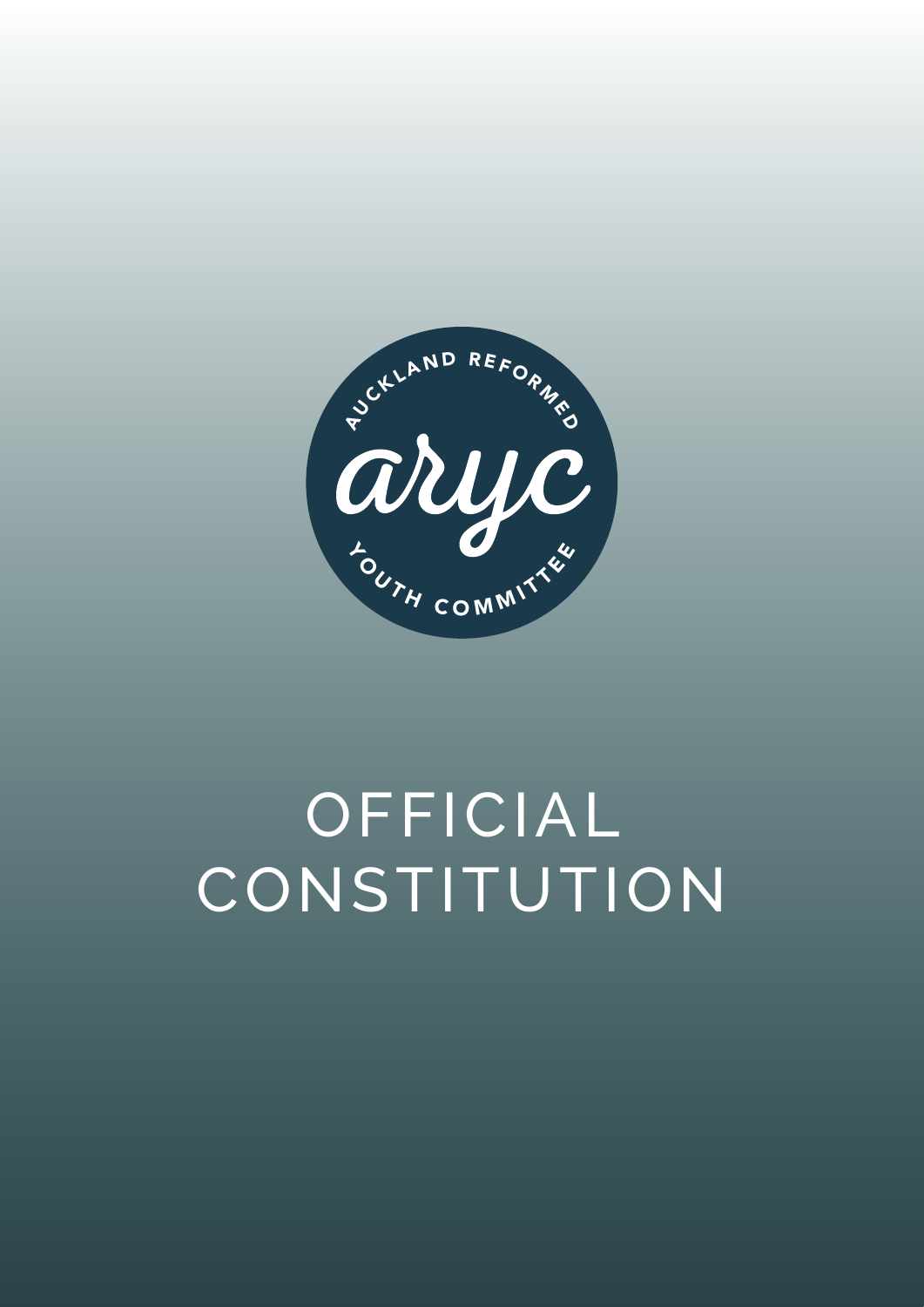# **TABLE OF CONTENTS**

| 1.  | Name                                                          | 3              |
|-----|---------------------------------------------------------------|----------------|
| 2.  | <b>Basis</b>                                                  | 3              |
| 3.  | Purpose                                                       | 3              |
| 4.  | Oversight                                                     | 3              |
| 5.  | Role and Responsibilities                                     | 3              |
| 6.  | Scope of Activities                                           | 3              |
| 7.  | Members and Officers                                          | 3              |
| 8.  | Presbytery Liaison Officer                                    | $\overline{4}$ |
| 9.  | Procedure of the ARYC                                         | $\overline{4}$ |
| 10. | <b>Appointment of Members</b>                                 | $\overline{4}$ |
| 11. | Election of Officers                                          | 5              |
| 12. | <b>Termination of Membership</b><br>and Dismissal of Officers | 5              |
| 13. | Duties and Responsibilities<br>of the Officers and Members    | 5              |
| 14. | <b>Involvement of the Local Sessions</b>                      | 6              |
| 15. | <b>Annual Audit</b>                                           | 6              |
| 16. | Winding Up Rule                                               | 6              |
| 17. | Personal Pecuniary Gain Rule                                  | 6              |
| 18. | Amendments                                                    | 6              |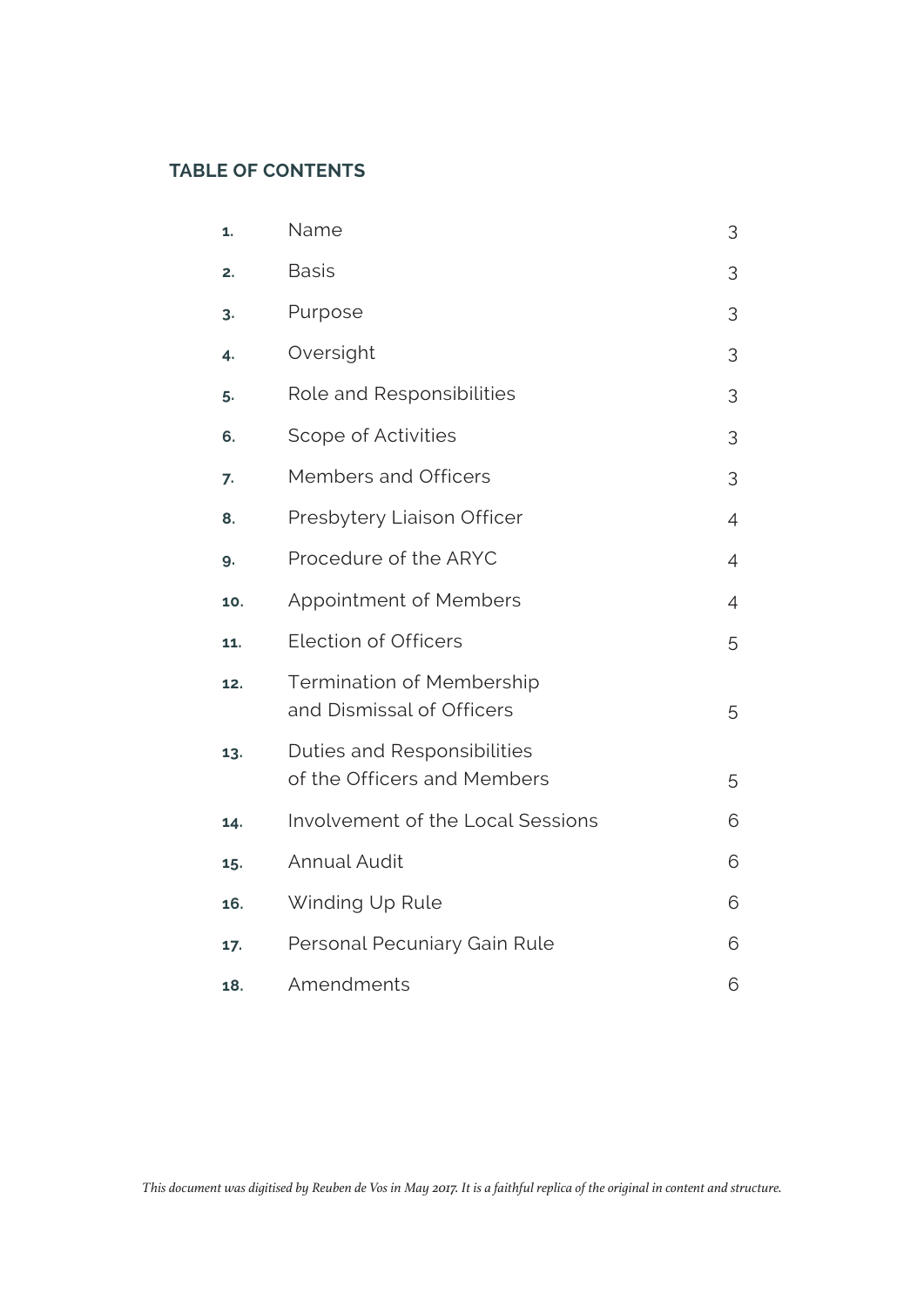## **1 NAME**

The name by which this committee shall be known is the Reformed Churches of New Zealand Auckland Regional Youthwork Committee (ARYC).

#### **2 BASIS**

The basis upon which the ARYC is instituted shall be the infallible Word of God being the Scriptures of the Old and New Testament, as interpreted in the subordinate standards of the Reformed Churches of New Zealand (being the Belgic Confession of Faith, the Heidelberg Catechism, the Canons of Dort and the Westminster Confession of Faith). Therefore, all activities and projects undertaken and promoted, shall be in accordance with Reformed principles and practices.

# **3 PURPOSE**

The purpose of the ARYC shall be to promote, in agreement with the basis of the ARYC, Christian fellowship for youth. This purpose includes:

- **a.** Providing opportunities for spiritual growth and development through the study and application of the Scriptures to all of life, and
- **b.** Providing opportunities for fellowship in a Christian atmosphere.

# **4 OVERSIGHT**

The ARYC has been instituted under the oversight of the Sessions of Reformed Churches in the Reformed Churches of New Zealand Auckland Presbytery (hereafter "the Presbytery").

# **5 ROLE AND RESPONSIBILITIES**

The ARYC will be independent from the Local Youth Clubs (LYCs), in that it is a regional co-ordinating body for youth in the Presbytery. Therefore, the ARYC shall have the responsibility for ensuring the co-ordination and planning of inter-club activities on a regional level for youth in the Presbytery. This shall additionally include taking an active interest in the spiritual well-being, social activities and evangelistic outreach of the LYCs in the Presbytery.

## **6 SCOPE OF ACTIVITIES**

The scope of the activities will be to perform the following tasks:

- **a.** To organise tri-annually a National Convention.
- **b.** To organise annually an Easter Camp.
- **c.** To co-ordinate periodic minister's meetings for LYCs in the Presbytery.
- **d.** To organise/coordinate other events on behalf of LYCs in the Presbytery.
- **e.** To liaise with LYCs instituted at each of the churches in the Presbytery.
- **f.** To liaise with Sessions of each of the churches in the Presbytery ("the Local Sessions" and "the Local Churches" respectively) as required.
- **g.** To liaise with RYCs from other presbyteries of the Reformed Churches of New Zealand on a national level whenever necessary.
- **h.** To organise other events in co-ordination with RYCs from other presbyteries of the Reformed Churches of New Zealand from time to time.

#### **7 MEMBERS AND OFFICERS**

- **a.** The ARYC shall consist of members appointed under Clause 10 below ("the Members"). Members must be communicant members of congregations within the Presbytery.
- **b.** Except with the unanimous Consent of every existing Member, at any one time no more than two Members may be communicant members of the same congregation. Every Local Church is entitled at any one time to have two of its communicant members as Members of the ARYC.
- **c.** The ARYC shall take reasonable action to ensure that every Local Church is represented on the ARYC. The ARYC shall be deemed to have fulfilled its obligations under this clause if it writes to a Local Session informing it of its entitlement under sub-clause (b) above and asking for nominations in terms of clause 10(a) below.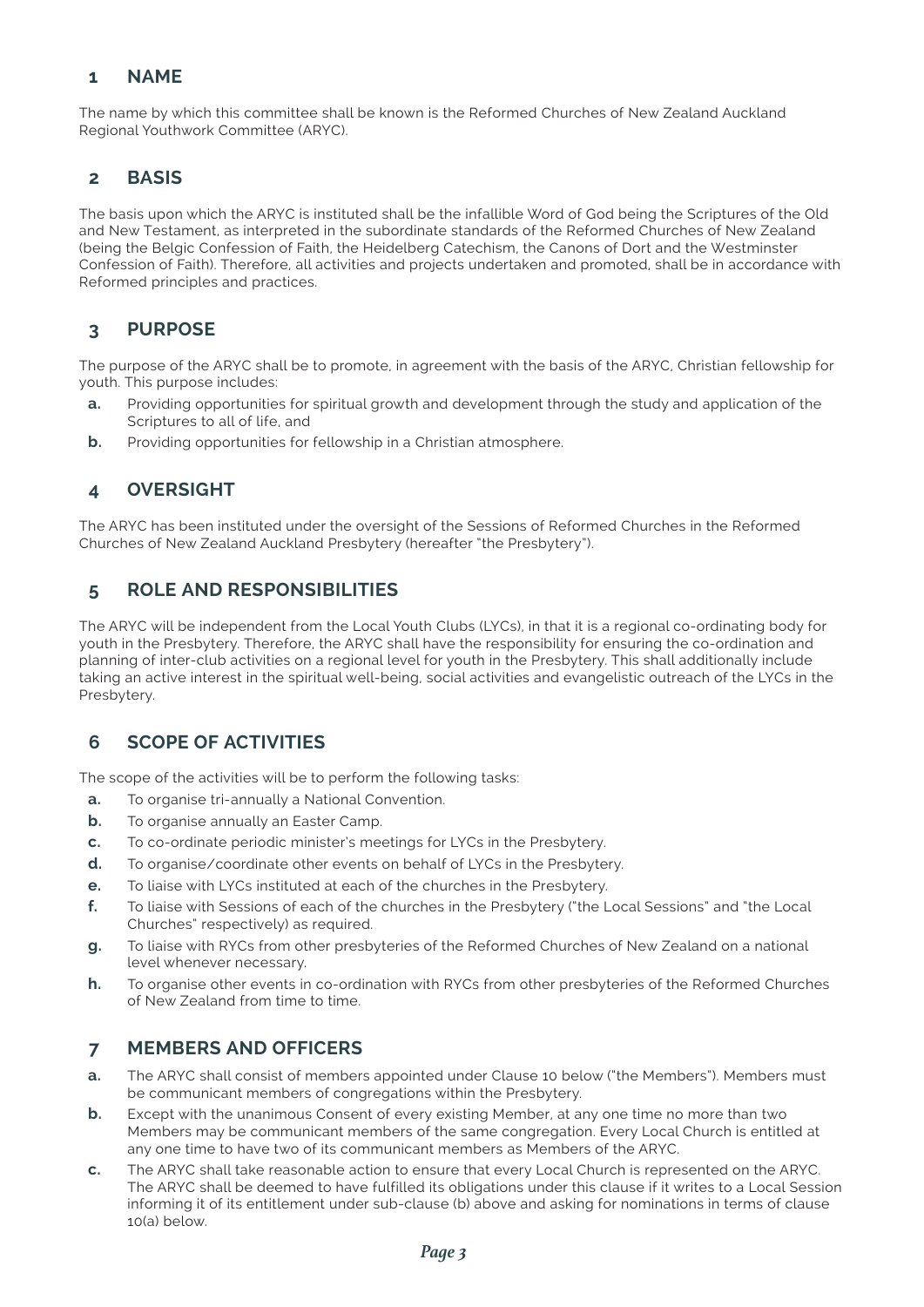- **d.** The ARYC shall appoint from its Members a President, a Vice President, a Secretary, and a Treasurer ("the Officers") in terms of Clause 11 below. For the avoidance of doubt, any reference to a Member shall include a reference to an Officer unless the context clearly requires the contrary. Where an Officer resigns, they must remain on the ARYC until a replacement is found (unless exceptional circumstances exist).
- **e.** Members are expected to be on the ARYC for a minimum of 2 years.

# **8 PRESBYTERY LIAISON OFFICER**

- **a.** The Presbytery will appoint a liaison officer between the ARYC and the Presbytery. He shall be an exofficio member of this committee.
- **b.** The PresLO shall assist the Local Sessions in their calling to care for their covenant youth by:
	- **i.** Helping to organise/coordinate youth activities between the Presbytery's LYCs.
	- **ii.** Giving advice on youth matters.
- **c.** The PresLO shall assist and advise the ARYC in the activities that they undertake. This means that the PresLO will attend the ARYC meetings occasionally, and especially when requested. The PresLO will also liaise, when necessary, with the PresLOs of other Presbyteries. Where the PresLO is unable to attend a meeting, the PresLO will request another member of the Presbytery Appointed Youth Committee to attend.
- **d.** The PresLO has the right to vote on any motion at a meeting.

The PresLO shall report regularly to the Presbytery on regional youth matters and needs, serving as a liaison between the Presbytery and the ARYC.

# **9 PROCEDURE OF THE ARYC**

- **a.** The ARYC shall meet from time to time on an as required basis. Any Officer may call a meeting on giving written notice of the time and place of the meeting to every Member not less than one week before the meeting. The notice must include an agenda stating the nature of the business to be transacted at the meeting in sufficient detail to enable a Member to form a reasoned judgment in relation to it. An irregularity in a notice of a meeting is waived if all the Members attend the meeting without protest as to the irregularity, or if all Members agree to the waiver. The accidental omission to give notice of a meeting to, or the failure to receive notice of a meeting by a Member does not invalidate the proceedings at that meeting.
- **b.** A quorum of the ARYC shall be 50% of the Members (whether present or not) eligible to vote. No business may be transacted at a meeting of Members if a quorum is not present. A Member may exercise the right to vote either by being present in person, by proxy or by postal vote. A proxy must be appointed by notice in writing signed by the Member.
- **c.** A Member may exercise the right to vote at a meeting by casting a postal vote. A Member may cast a postal vote on all or any of the matters to be voted on at the meeting by sending a notice of the manner in which he or she wishes to vote to the Secretary or other Officer. The notice must reach that person not less than 48 hours before the start of the meeting.
- **d.** None of the restrictions in sub-clause (a) above shall apply to any meeting held at a camp or convention provided that no Members may be appointed or Officers elected at such a meeting.
- **e.** Any motion shall be valid and in full force and effect immediately the result of the vote is declared.
- **f.** Save as is expressly provided herein, the ARYC shall determine its own Rules of Procedure for the conduct of meetings.
- **g.** The Secretary must ensure that minutes are kept of all proceedings at meetings of Members.

## **10 APPOINTMENT OF MEMBERS**

- **a.** Where a new Member(s) is required from a Local Session, the ARYC shall approach that Local Session to put forward nominations for Members. The Local Session shall submit suitable nominees to ARYC.
- **b.** If the Local Session submits more nominees than Members to which it is entitled, the ARYC may elect which of the nominees become a Member provided that the ARYC elects enough Members (subject to sub-clause (d) below) to fill that Local Session's entitlement.
- **c.** If the Local Session submits no more nominees than Members to which it is entitled, subject to subclause (d) below, the ARYC must accept those nominees as Members.
- **d.** The ARYC on a unanimous vote has the right to refuse any person entry into membership of the ARYC.
- **e.** Upon receipt of nominees in terms of sub-clause (a) above, the ARYC, together with the PresLO, will examine the suitability of the nominees and vote on the nominees at the next meeting.
- **f.** The ARYC shall promptly notify the Local Session which provided the nominations, of the result of the elections.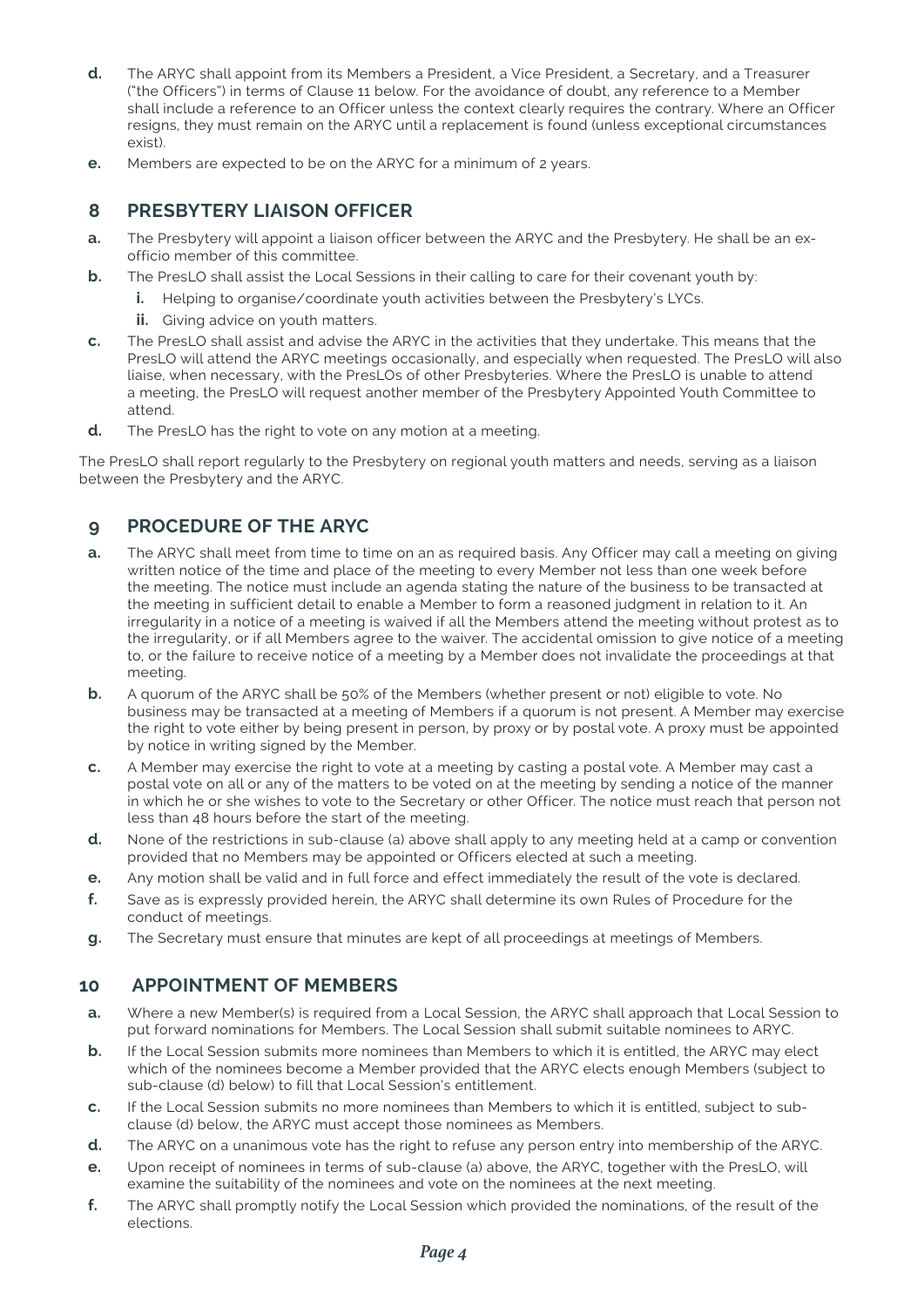## **11 ELECTION OF OFFICERS**

- **a.** If a position for an Office becomes vacant, the Secretary shall call Members to send nominations for that office to the Secretary. The Secretary shall request all nominations to be made before a reasonable deadline. The Secretary may extend the deadline provided he or she informs to all Members.
- **b.** Nominees must be Members.
- **c.** The Secretary shall promptly notify all Members of the nominees once the deadline is closed. The new Officer shall be elected from the nominees at the next meeting provided all Members and the PresLO receive at least one week's notice of the meeting and the nominations.
- **d.** Voting shall be by secret ballot. The PresLO or some other person shall count votes after each ballot in the presence of two scrutineers appointed by him and inform the meeting Members of the results. A scrutineer must not be a nominee.
- **e.** If after the first ballot no nominee has more than 50% of the votes at Second ballot shall be held. If after the second ballot no nominee has more than 50% of the votes, the nominee with the fewest votes shall be dropped for the third ballot. This procedure shall continue until a nominee receives more than 50% of the votes on any ballot. If there are only two nominees being voted on and they both receive 50% of the votes on two consecutive ballots then the PresLO shall decide by lot in the presence of two scrutineers to determine who becomes the Officer.
- **f.** A nominee may withdraw at any time.
- **g.** If the Secretary is unable or unwilling to perform his or her duties, under this clause, or it would be inappropriate for the Secretary to act, the duties may be performed by any other Officer.
- **h.** The term of office for every Office is one year. An Officer may stand for re-election.

# **12 TERMINATION OF MEMBERSHIP AND DISMISSAL OF OFFICERS**

- **a.** A Member shall cease to be a Member immediately upon an Officer or the PresLO receiving notice from that Member's Local Session that that Member is no longer to be part of ARYC.
- **b.** An Officer may be removed from Office by the PresLO at any time.

# **13 DUTIES AND RESPONSIBILITIES OF THE OFFICERS AND MEMBERS**

The duties and responsibilities of the Officers and Members include:

#### **a. President.**

The President shall be responsible to convene all meetings of the ARYC as per Clause 9(a), to provide for the orderly procedure of business and to ensure that adequate notice is provided in advance. The President's duties include:

- **•** Calling of meetings (venue selection).
- **•** Chairing of meetings (opening, closing, facilitation).
- **•** Co-ordination of all committee members (monitoring and contact with members regarding progress between meetings).
- **•** Submit a written Presidents Report to the PresLO once per year (for submission to Presbytery).
- **•** Reporting to PresLO as required.
- **•** Co-ordination of camp activities (preparation, running).
- **•** Writing of letters on behalf of committee as required.
- **•** Attendance at meetings.
- **•** Liaison with other parties as required.

#### **b. Vice President**

The Vice President shall be responsible to assume the duties of the President if the President is unable or unwilling to fulfil those duties. Other duties may be assigned to the Vice President as required.

#### **c. Secretary.**

The Secretary shall faithfully record the minutes of all meetings and present them for confirmation at the next meeting, and shall handle all matters of correspondence.

- **d.** The duties of the Secretary include:
	- **•** Attendance at meetings.
	- **•** Taking of minutes during committee meetings.
	- **•** Production and publishing of minutes (within 1 week of meeting).
	- **•** Distribution of minutes to appropriate parties (including Members and the PresLO).
	- **•** Writing and sending of letters on behalf of committee as required.
	- **•** Receipt of correspondence.
	- **•** Liaison with other parties as required.